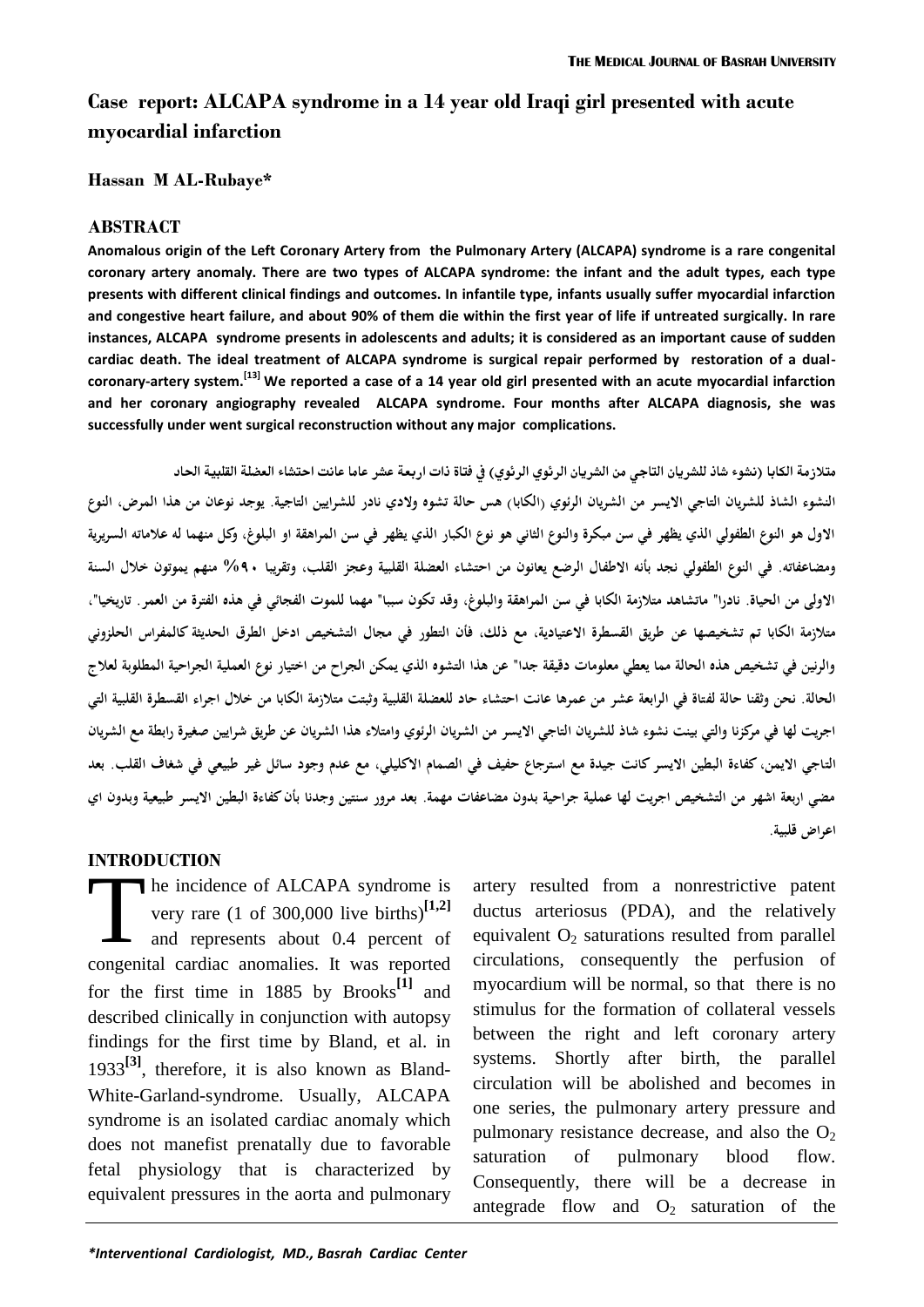anomalous left coronary artery, causing ischemia in myocardium. This results in initiation of collateral circulation between the right and left coronary systems, and reversion of flow in the left coronary artery flow and enters the pulmonary trunk because of the low pulmonary arterial pressure, resulting in what is called coronary steal phenomena that causes a fixed ischemia or myocardial infarction. 85% of all ALCAPA cases present within the first 2 months of life. The clinical presentation and course of ALCAPA include severe left-sided heart failure with significant mitral valve regurgitation due to ischemia of papillary muscle, permanent fibrosis, or left ventricular dilatation. The presentation at late stage is very rare and usually with significant cardiac dysfunction. **[14-16]** A case report of a 14 year old girl with ALCAPA syndrome will be discussed.

## **CASE PRESENTATION**

A 14-year-old girl presented with dyspnea and chest pain for two days that was misdiagnosed and treated as a case of musculoskeletal chest pain. She experienced worsening left-sided chest pain and subsequently referred to our cardiac center. She had no coronary risk factors and no family history of premature coronary artery disease or congenital heart disease. Physical examination was unremarkable apart from sinus tachycardia.

ECG showed sinus tachycardia with ST segment depression at anterolateral and inferior leads-Non ST elevation myocardial infarction (Figure-1). Chest X-ray showed no cardiomegaly. Cardiac troponin was elevated Echocardiography showed preserved left ventricular function (LV ejection fraction=65%) with anterior hypokinesia and mild mitral regurgitation, no pericardial effusion. A subsequent cardiac catheterization in Basrah Cardiac Center confirmed the diagnosis of ALCAPA with retrograde filling in left coronary artery through collaterals arising from an enlarged right coronary artery, significant left-to-right shunting left main coronary artery into main pulmonary artery trunk (Figure-2). The patient underwent surgical treatment in India by ligation of left coronary artery ostium with left internal mammary artery graft to obtuse marginal artery and right internal mammary artery to left anterior descending artery. She had no major complications or ischemic symptoms two years after surgical operation. A follow up echocardiography showed normal size cardiac chambers and normal left ventricular systolic function and absence of valvular abnormalities.



**Fig 1.** *ECG at time of presentation: Sinus Tachycardia with ST depression at anterolateral and inferior leads.*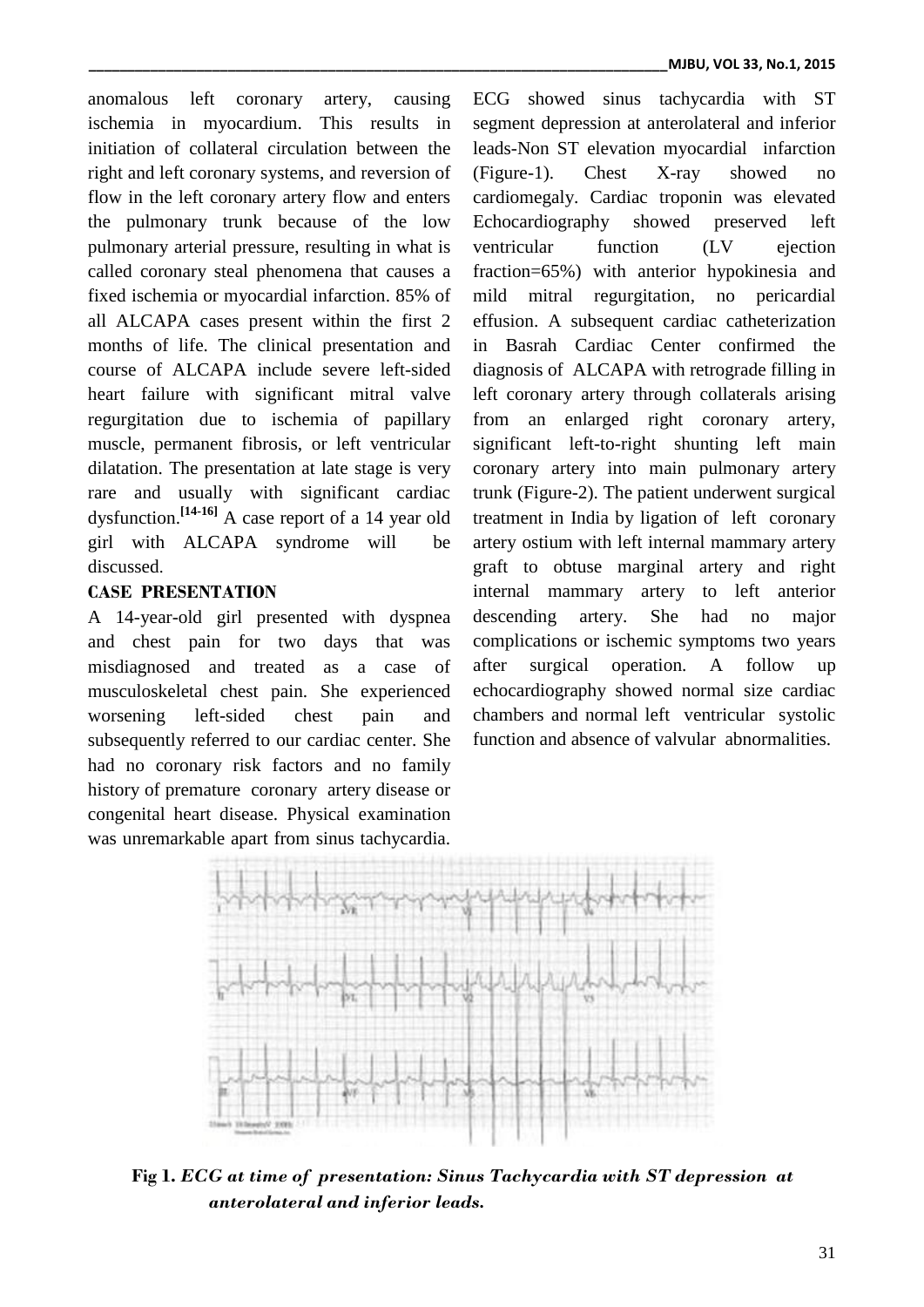

**Fig 2.** *Right Coronary angiogram in LAO view: A retrograde flow seen via collaterals arising from dilated right coronary artery(RCA) to a large left descending artery (LAD) and left main artery (LMA) arised from pulmonary artery trunk. A significant left to right shunt filling the pulmonary artery via LAD and LMA.*

### **DISCUSSION**

ALCAPA syndrome is very rarely presented late at adolescence and adulthood because of few patients can survive childhood without surgical repair.<sup>[4]</sup> Different presentations can be seen in adult type ALCAPA syndrome, of these; severe dilated cardiomyopathy (irreversible cardiac dysfunction), malignant arrhythmia (secondary to myocardial scar tissue), acute myocardial infarction, sudden cardiac death, severe mitral regurgitation. **[5-10]** In our case, she has an adulthood type, and presented with a preserved LV systolic function without evident functional or structural cardiac dysfunctions that prevent from a life-threatening cardiac event later in life. Abundant collaterals blood supply from RCA play an important role in some

patients with ALCAPA to pass childhood with minor symptoms like shortness of breath, exercise intolerance and chest pain, and in most instances these symptoms are misdiagnosed (as in our case who misdiagnosed initially as a case of musculoskeletal chest pain). High index of suspicion and thorough physical examination play an important role for early diagnosis in children with exercise intolerance. ECG is usually unremarkable. Echocardiographic exam is an essential diagnostic tool for early diagnosis of ALCAPA syndrome by observation of a unique echocardiographic finding which is characteristic for ALCAPA syndrome as multiple turbulent flow seen in the interventricular septum because of abundant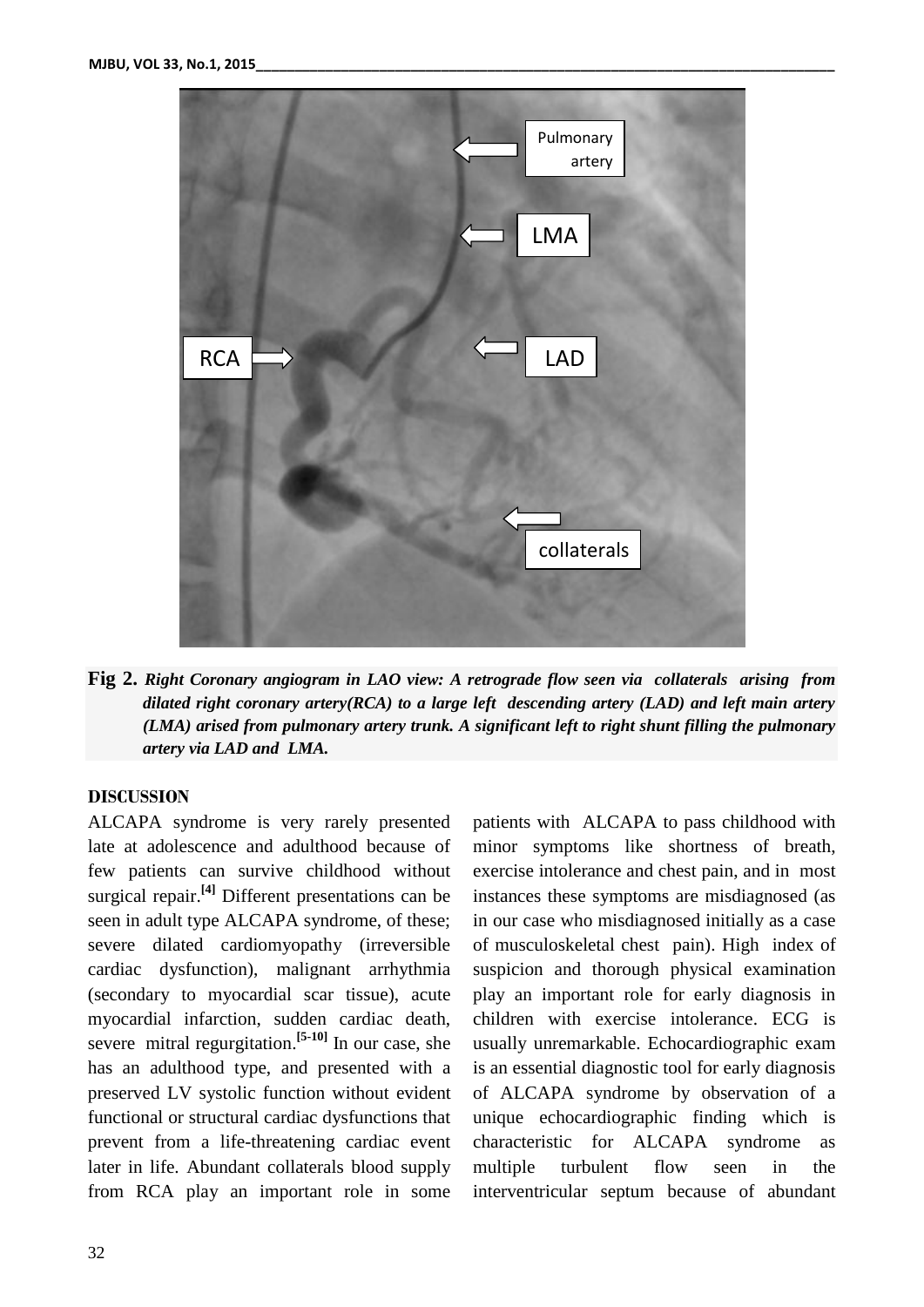collaterals and also higher coronary flow velocity in systole than diastole by using Pulse Width Doppler examination of right coronary artery and coronary collaterals. **[17-19]** So, echocardiography may be used as the first examination for diagnosis of ALCAPA syndrome.<sup>[20]</sup> In most cases of infantile type who were surgically corrected, have normalization of left ventricular systolic function and mitral valve insufficiency. **[11,12]** The long-survival at 20 years was estimated as 94.8%. **[12]** The prognosis of ALCAPA syndrome is usually determined by the degree of irreversible left ventricular systolic dysfunction and presence of myocardial scar tissue. Our patient had completely normal left ventricular systolic function two years after surgical repair, which is indicated the absence of irreversible LV systolic dysfunction at the time of diagnosis.

**Conclusion:** The diagnosis of ALCAPA syndrome in adolescence and adulthood needs high index of suspicion in patients with left ventricular dysfunction or evidence of ischemic heart disease.

### **REFERENCES**

- **1. Brooks HSJ, "Two cases of an abnormal coronary artery of the heart, arising from the pulmonary artery, with some remarks upon the effect of this anomaly in producing cirsoid dilatation of the vessels," Journal of Anatomy and Physiology 1885; 20: 26–29.**
- **2. Menahem S, Venables AW. "Anomalous left coronary artery from the pulmonary artery: a 15 year sample, "British Heart Journal 1987; (58) 4: 378–384.**
- **3. Bland EF, White PD, Garland J. "Congenital anomalies of the coronary arteries: report of an unusual case associated with cardiac hypertrophy", American Heart Journa 1933; 8(6): 787–801.**
- **4. Singh TP, Di Carli MF, Sullivan NM, Leonen MF, Morrow WR., "Myocardial flow reserve in long-term survivors of repair of anomalous left coronary artery from pulmonary artery," Journal of the American College of Cardiology 1998; (31) 2: 437-443.**
- **5. T. Kristensen KF. Kofoed S. Helqvist, M. Helvind, L. Søndergaard, "Anomalous origin of**

**the left coronary artery from the pulmonary artery (ALCAPA) presenting with ventricular fibrillation in an adult: a case report, "Journal of Cardiothoracic Surgery 2008; vol. 3, no. 1, article 33.**

- **6. Facciorusso P, Lanna C, Vigna, et al. "Anomalous origin of the left coronary artery from the pulmonary artery in an elderly patient, football player in youth, "Journal of Cardiovascular Medicine 2008; 9(10): 1066–1069.**
- **7. Separham, Aliakbarzadeh P. "Anomalous left coronary artery from the pulmonary artery presenting with aborted sudden death in an octogenarian: a case report," Journal of Medical Case Reports 2012; vol. 6, article 12.**
- **8. Das M, Mahindrakar P, Das D, Behera SKS. Chowdhury R, Bandyopadhyay B. "Anomalous left coronary artery from pulmonary artery with mitral stenosis," Annals of Thoraic Surgery 2011; 92(2): 735–737.**
- **9. Bajona P, Maselli D, Dore R, Minzioni G. "Anomalous origin of the left main artery from the pulmonary artery: adult presentation with systemic collateral supply and giant right coronary artery aneurysm, "The Journal of Thoracic and Cardiovascular Surgery 2007; 134(2): 518–520.**
- **10. Aykan AC, M. Yildiz, G. Kahveci, and M. Ozkan. "Two adult cases of anomalous left coronary artery from the pulmonary artery," Turk Kardiyoloji Dernegi Arsivi 2012; 40:. 48– 51.**
- **11.Isomatsu Y. Imai, T. Shin'oka M. Aoki and Iwata Y. "Surgical intervention for anomalous origin of the left coronary artery from the pulmonary artery: the Tokyo experience," The Journal of Thoracic and Cardiovascular Surgery 2001; 121( 4): 792–797.**
- **12. Lange R, Vogt M.. Hörer J, et al. "Long-term results of repair of anomalous origin of the left coronary artery from the pulmonary artery," The Annals of Thoracic Surgery 2007, 83(4): 1463–1471.**
- **13. Radiographics 2009 March-April; (29)2; 553-65.**
- **14. Kliegman RM, Behrman RE, Jenson HB, et al., eds. Nelson Textbook of Pediatrics, 18th ed. Philadelphia, Pa: Saunders Elsevier; 2007: chap 432.**
- **15.Marelli AJ. In: Mandell GL, Bennett JE, Dolin R. Goldman: Cecil Medicine. 23rd ed. Philadelphia, Pa: Saunders Elsevier; 2007:chap 68.**